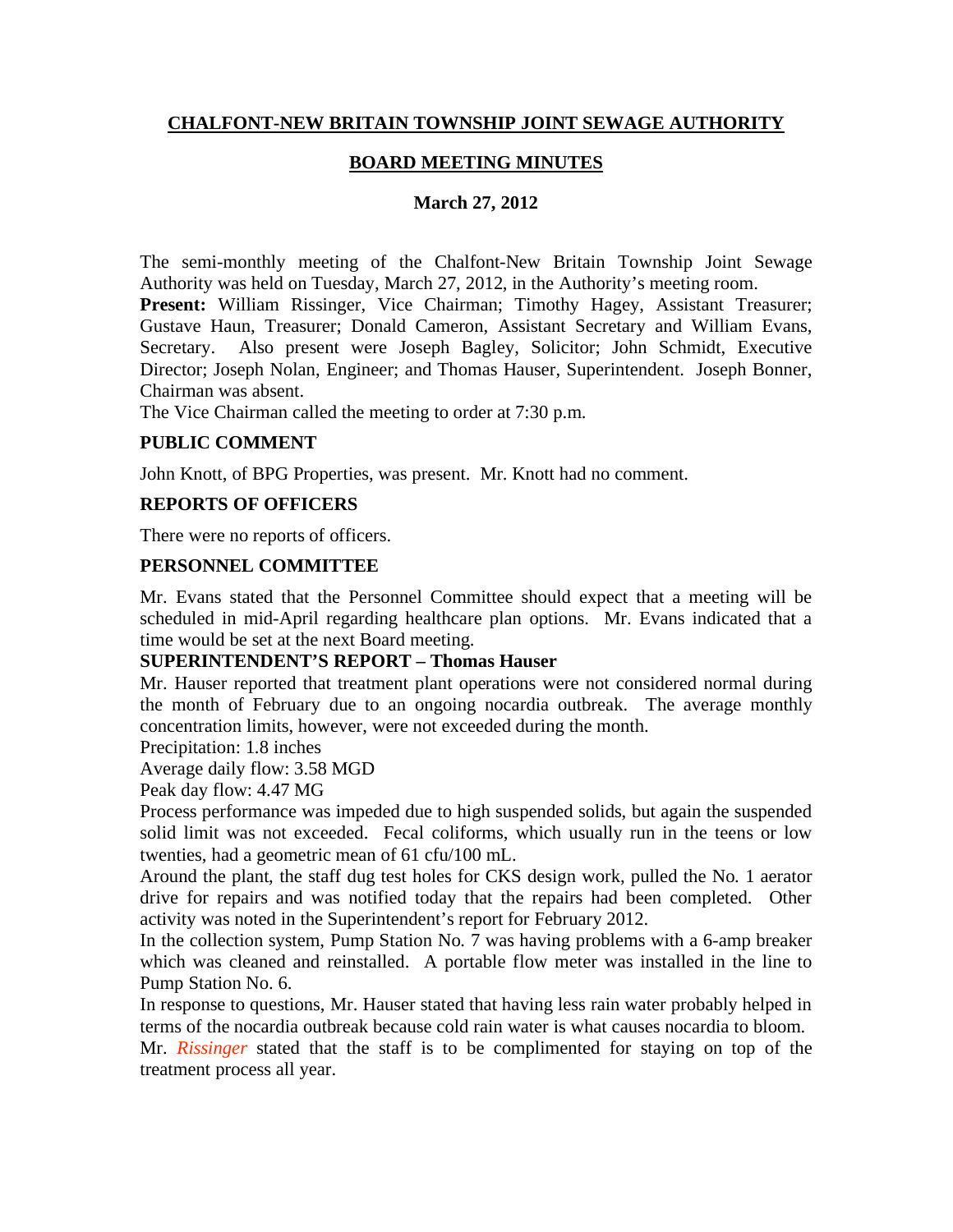It was discussed that the flow meter at Pump Station No. 6 should not see high flows because of the slip lining in the Tower Hill area which was just recently completed.

In response to a question, Mr. Schmidt indicated that the contractor Doli was doing surface restoration in the vicinity of the newly-installed line along Sellersville Road. He further indicated that within the next month or so they would be doing restoration work to Sellersville Road.

## **EXECUTIVE DIRECTOR'S REPORT – John Schmidt**

Mr. Schmidt reported on a meeting with representatives of the developers of the Madison apartment complex regarding the coordination of the planning modules with the Connection Management Plan, the availability of EDUs and the update of the Connection Management Plan in the Chapter 94 Report. The Chapter 94 Report, incidentally, references 70 inches of rain received in 2011. It shows the year to be an extraordinary year for rainfall events.

The Madison developer is not building all 12 apartment buildings at once. All construction is to occur in 2013. The developer is responsible for one tapping fee per dwelling unit. Eventually, the Authority will be submitting a developers agreement to the developer, BPG Development Company, L.P. (or a subsidiary).

There was a discussion regarding the readiness of the Authority to complete the Phase II Expansion and Upgrade Plan. Mr. Nolan indicated that the Authority does have an NPDES permit for the work and a scope of work has been given to DEP. Mr. Nolan expects to go to bid in May for the project. There were various questions regarding presentation of an overview of the work. An overview will be presented by Mr. Nolan at the next Board meeting.

Mr. Schmidt indicated that 257 connections are left over from the Connection Management Plan from the last few years.

**MOTION:** It was **MOVED** by Mr. Cameron and seconded by Mr. Haun to approve the sewage capacity approval residential form for New Britain Multi-Family Development, L.P. for the project at Manor Drive and County Line Road. The Motion was unanimously adopted.

Mr. Schmidt presented the fiscal year 2012-2013 preliminary expense budget as discussed at the last meeting, which upon approval shall be forwarded to the BCWSA as its invoice for fiscal year 2012-13. There was a brief discussion regarding minor changes from the last time the Board reviewed the budget as well as the budgeted number for operating expenses remaining approximately the same.

**MOTION:** It was **MOVED** by Mr. Evans and seconded by Mr. Cameron to adopt the 2012-2013 preliminary expense budget as distributed to the Board. The Motion was unanimously adopted.

Mr. Schmidt reported on the completion of the Tower Hill slip lining project. Mr. Schmidt reported that Insituform did a good job. They went from initial contact to completion of the job in 4 weeks. Insituform will be sending post-repair videotapes.

There was an extended discussion regarding the slip lining process and the slip line itself. A sample of the product was handled by Board members. The warranty was inquired about. Mr. Schmidt was asked where the next spot for slip lining would be. Mr. Schmidt